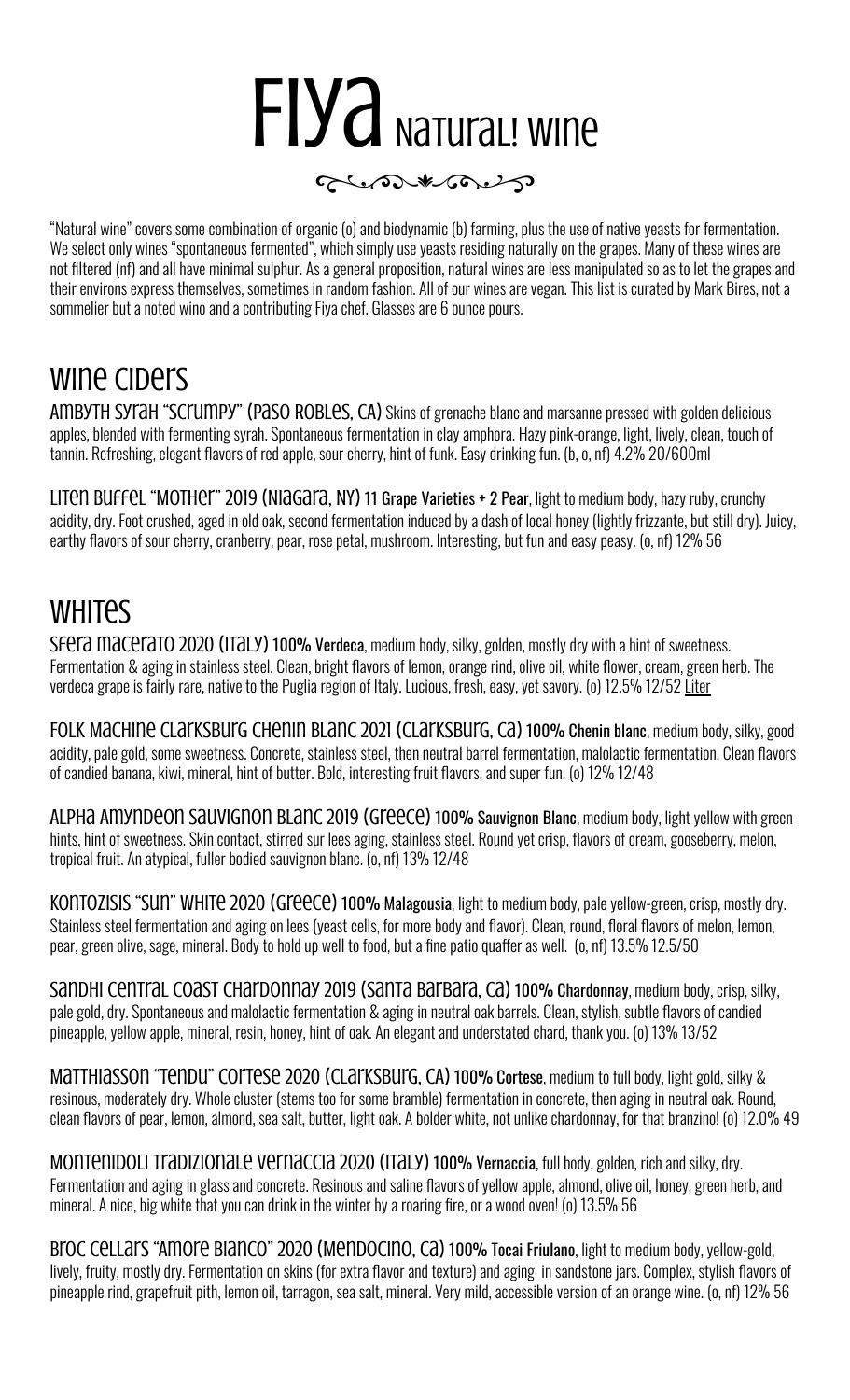Arndorfer Riesling Strasser Weinberge 2018 (Austria) 100% Riesling, medium body, light gold, for a riesling only mildly sweet, good acidity. Fermentation and aging in 20% stainless steel, 80% oak. Bright, perfumed, creamy flavors of grapefruit, lime, honey, mineral, butter, and very mild oak. Delicious, somewhat rich like a chardonnay. (o, nf) 11.5% 58

RUTH LEWANDOWSKI "ELIMELECH"2020 (MENDOCINO, CA) 100% Riesling, medium to full body, golden, big acidity, dry with some richness. Fermentation & aging in neutral polyethylene. Elegant flavors of pineapple, pear, green apple, lemon pith, coconut, mineral, sea salt. A unique expression of riesling - lively, bone dry, and fruity. (o, nf) 12.4% 68

Esmerelda Garcia "Santyuste" 2020 (Spain) 100% Verdejo from this Spanish superstar and 130 year old vines - full body, golden, lush & silky but lively, mostly dry. Fermentation in stainless steel then aged in Spanish clay. Rich, stylish flavors of Anjou pear, buttered roll, leek, olive oil, butter, slate. If you like great chardonnays, and no oak, check this. (b, o, nf) 13.5% 72

Pelter-Matar Sauvignon Blanc-Semillon 2019 (Israel) 85% Sauv Blanc/15% Sémillon. A sympatico exception to our natural wine list, this medium to full bodied beauty from the elevation and sunshine of the Golan Heights (visited by us) shows clean, round flavors of grass, lemon, melon, white flower, stone. All done in stainless. Stylish, dry, and kosher. 11% 72

## Rosés & Chilled Reds

Sote De L'Ange "La Boutanche" 2020 Rosé (France) 100% Grolleau, medium body, pale orange, dry, lively. Crushed and fermented on lees in stainless steel. Clean, creamy, low-key flavors of cantaloupe, honeydew, green apple, herb, limestone, salt. Grolleau is distinctive to the Loire valley. A summer porch pounder, with a lot of interest. (o, b, nf) ~12% 12/52 Liter

GaraLIS "Terra ROZA" 2020 (Greece) 95% Muscat/5% Limnio, medium body, lovely murky pink, fruity but dry, some tannic bite. Fermented with 8 days of skin contact (flavor and texture) in stainless steel. Perfumey flavors of watermelon rind, plum, green herb, hint of clove, white pepper, sea salt. Not your grandmother's rose, but really cool. Ask for a taste. (o, nf) 13.5% 13/52

Ferretti "AL Cer" 2019 (ITaLY) 25% Lambrusco Salamino + 7 Other Grapes, light body, sparkling with very fine dissipating bubbles, faded rose color, mostly dry. Fermented in stainless steel?, aged on lees, and in bottle 20 months. Fresh, savory flavors of cherry, green herb, bramble, and a hint of barnyard funk. Lambruscos are too much fun. (o, nf) 12% 13/52

Ruth Lewandowski Feints 2020 (Mendocino, Ca) 30% Arneis/33% Dolcetto/37% Montepulciano, Barbera, Nebbiolo, medium body, fruity, very lively, ruby, some sweetness. Polyethylene aging, carbonic maceration. Fresh, juicy flavors of strawberry, cranberry, honey dew, kiwi, bubble gum, green herb. An intriguing, red & white grape patio favorite. (o, nf) 12% 13.5/54

Tracy Pėre & Fils "Pink" 2020 (france) 100% Cabernet Franc, cloudy strawberry-pink, medium body, fruity, lively and lightly effervesent, some sweetness and tannins (longer skin contact). Stainless steel fermentation and aging. More earthy flavors of strawberry, plum, sour cherry, green herb, touch of horse hair. A bigger, more serious, slightly funky rosé. (o, nf) 12.5% 14/56

LITEN BUFFEL "GALDEN DOOL" 2020 (NIAGALA, NY) 100% Pinot Noir, medium body, cloudy faded rose, lightly effervescent, crunchy acidity. Foot crushed, aged in old oak, hand bottled, Juicy, funky flavors of sour cherry, pomegranate, rose petal, green herb, and a dose of horse hair. New York "natty" fun, with a neat label, quaffable, and note the easy alcohol. (o, nf) 10% 56

Lo-Fi Gamay/Pinot Noir 2021 (Santa Barbara County, Ca) 50% Pinot Noir/50% Gamay, medium body, fruity, strawberry color, some sweetness. Whole cluster crushed (for some bramble), carbonic maceration (fresh & fruity), all in neutral oak. Juicy flavors of strawberry, cherry, pomegranate, hint of baking spice. Patio season is here! (o, nf) 12.5% 60

 $07$ ang $\epsilon$ S white grapes with skin contact, cousin of rosé (red grapes), but results can be more distinctive, even peculiar. François Ducrot "Auguste" 2021 (France) 50% Grenache Blanc, 50% Grenache Gris, medium body, pale hazy peach, crisp, dry, pleasant tannins. Fermented with 15 days of skin contact in stainless steel. Gentle, approachable, lightly sour flavors of cantaloupe, honeydew rind, green herb, wax, sea salt. Could drink this all day, and just might. (o, nf) 12.5% 12/48

Garalis "Terra Ambera" 2020 (Greece) 100% Muscat of Alexandria, medium body, hazy orange, crisp, bone dry but fruity, tannic bite. Fermented with 5 days of skin contact in stainless steel. Signature perfumey orange character of muscat, yet stylish flavors of apricot, mango, green herb, white pepper, sea salt. Muscat, what more to say? (o, nf) 14% 13/52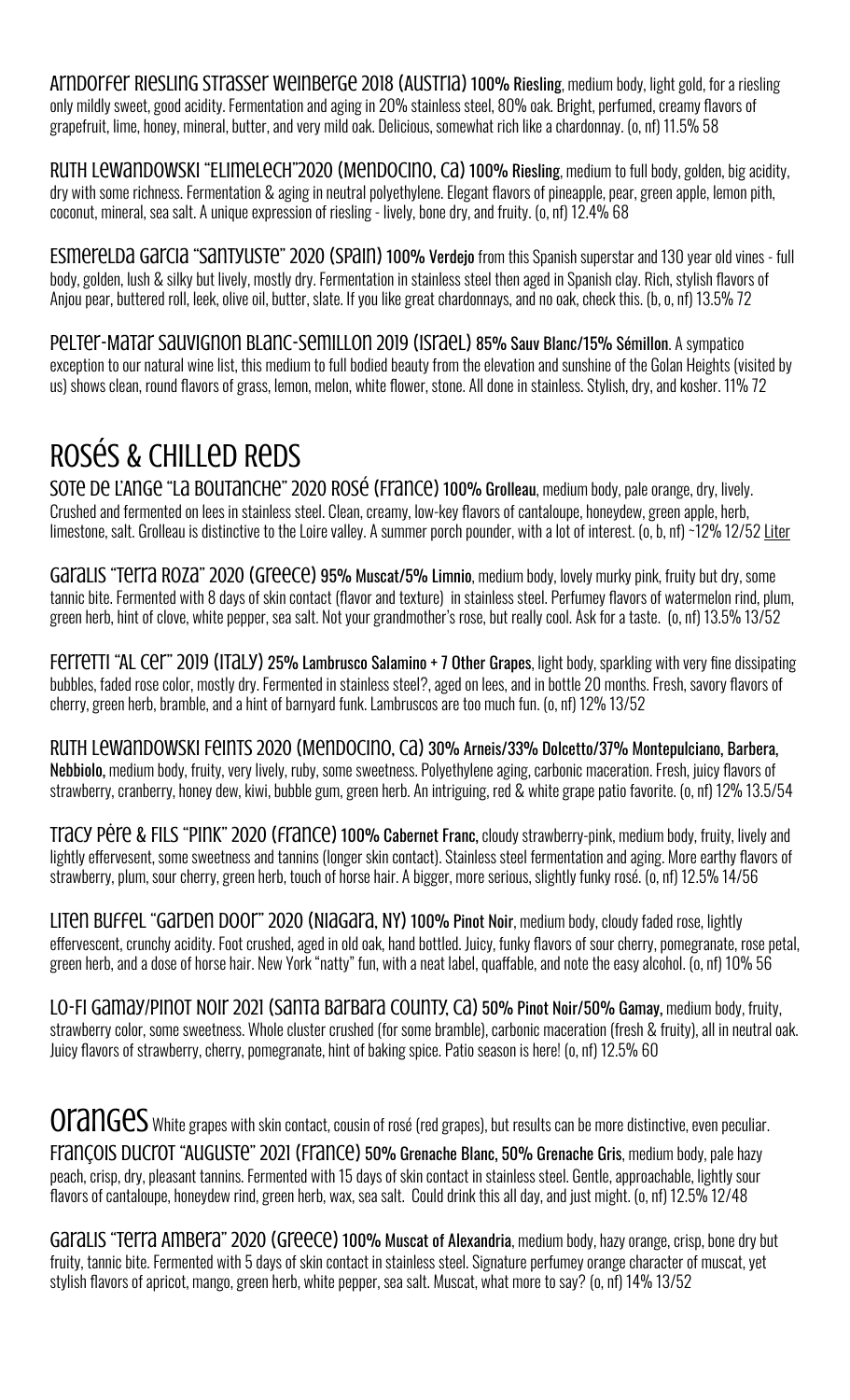JASON LIGAS X VIN DE POTES 2019 (GIEECE) 100% Muscat, medium body, pale orange, dry, some tannins. Fermentation and 18 months aged on the skins in concrete. Strange, sour, delicious flavors of orange rind, apricot, lime, green olive, limestone, sea salt, white pepper, dash of nail polish. A special, challenging, complex wine if you like this kind of thing (and we do). (o, nf) 13% 80

## **ReDS**

Via Revolucionaria Criolla Grande 2019 (Argentina) 100% Criolla Grande, light body, easy tannins, cherry color, dry. Concrete fermentation and aging. Earthy, juicy flavors of sour cherry, rose petal, hints of raspberry and blueberry, sage. Glou glou (easy drinker), and not unlike a lighter, but offbeat pinot noir. (o, nf) 10.5% 12/48

Le Fraghe Bardolino 2020 (ITaly) Corvina/Rondinella blend, light to medium body, mostly dry, ruby color, soft tannins, bright acidity. Stainless steel fermentation and aging. Complex, juicy flavors of sour cherry, pomegranate, rose petal, leather, green pepper, black pepper, green herb. Elegant yet easy, and a terrific value. (o, nf) 12% 12/48

Terre DI GIUFTO "BeLSITO" VITTOFIA 2018 (ITALY) 100% Frappato, garnet, medium to full body, soft tannins, lush, dry. Stainless steel fermentation and aging. Bold, jammy flavors of blackberry, dried apple & cherry, licorice, licorice, incense spice, smoke. A big and accessible red. Frappato is a savory Sicilian grape, dating back to at least the 1600's. (o, nf) 13% 12/48

Sebastien David Hurluberlu 2019 (France) 100% Cabernet Franc, light to medium body, ruby-brick color. Hand-picked, foot-pressed, spontaneous fermented and aged in clay amphorae. Juicy, fresh, earthy flavors of cranberry, cherry, lavender, licorice, green herb. Fun fact - the vineyard is near lavender fields, which shows in the wine. (b, o, nf) 13% 13/52

Philippe Tessier Cheverny "Rouge" 2020 (France) 57% Pinot Noir/36% Gamay/7% Malbec, purple, medium to full body, good tannins, dry. Hand-picked, fermentation and aging in old barrels. Juicy, velvety flavors of raspberry, plum, licorice, chocolate, and green herb. A great blend, with some oomph and a lot of fruit and interest. (o, nf) 13.5% 13/52

MONTESECONDO "LOUPE" 2020 (ITALY) 100% Sangiovese, medium body, garnet, silky tannins, mostly dry. Crushed and aged in concrete. Flavors of cherry, raspberry, tar, leather, cinnamon. But for running afoul of the technicalities of Italian labeling laws, this is just basically just a terrific chianti. (b, o, nf) 13% 56

João Tavares "Tretas!" 2020 (PortugaL) 90% Mencia/10% Touriga Nacional, dark purple, medium body, solid tannins, fruity, dry. Fermented and aged in stainless steel . Earthy, dark flavors of blackberry, blueberry, sour cherry, black pepper, green pepper, green herb, smoke. A broad-shouldered red, reminiscent of good Syrah. (o, nf) 13.2% 56

FOILLATD BEAUJOLAIS-VILLAGES 2019 (FTANCE) 100% Gamay, blend of several granite terroirs, medium body, fruity, dry, garnet, smooth tannins. Whole cluster fermentation & aging in concrete. Juicy, earthy flavors of dried cherry, rose petal, violet, allspice, mineral. Just outside the Cru vineyards, hotter summers have elevated these grapes into equal status! (o, nf) 12.5% 58

GaraLIS "LIMNIO" 2020 (Greece) 100% Limnio, medium to full body, purple-brick color, moderate tannins, good acidity, dry. Fermented, aged in stainless steel. Dark, earthy, herbaceous flavors of pomegranate, blueberry, asparagus, green herb, black licorice,cinnamon, black pepper. Limnio is said to be the oldest mentioned grape, and by Aristotle, noted wine dude. (o, nf) 12.5% 59

Jérôme Balmet Lemon Head 2019 (France) 100% Gamay, from Beaujolais, ruby, medium body, nice tannins, dry, high acidity. Hand-picked, fermentation & aging in concrete. Juicy, stylish and complex flavors of blackcurrant, raspberry, rose petal, cinnamon, hint of green herb and funk. A beauty, but very "natty" with crunchy, in your face acidity. (b, o, nf) 12% 66

CANTINE "CIÀTU" 2016 (SICILY, ITALY) 100% Alicante, inky ruby-purple, full body, dry but fruity, enjoyable tannins. Hand-picked, 6 month aging in neutral oak. Rich but juicy and raisiny flavors of blueberry, cherry, bitter almond, forest, licorice, smoke, light oak. An Italian beauty. Serious and austere on the face, but warm when it gets to know you. (o, nf) 13% 68

Floral Terranes Cabernet Franc 2020 (Long Island, NY) 100% Cab Franc, purple-brick, medium to full body, lush, dry, solid tannins while very lively. Aged in neutral oak. Elegant and restrained flavors of blueberry, raspberry, chocolate, licorice, green pepper, and limestone. Wow > speculating that we make good wine in every state of the Union! (o, b, nf) 12% 68

RUTH LEWANDOWKI BOAZ 2019 (GEYSETVILLE, CA) 78% Carignan/13% Cabernet Sauvignon/9% Grenache, royal purple, full body, tannic, dry, bold fruit. Full cluster, spontaneous fermentation, polyethylene aging. Rich, juicy, lush, and bold flavors of overripe blackberry, blueberry, anise, cinnamon, white pepper. A rare bottle, and a total treat. (o, nf) 13% 72